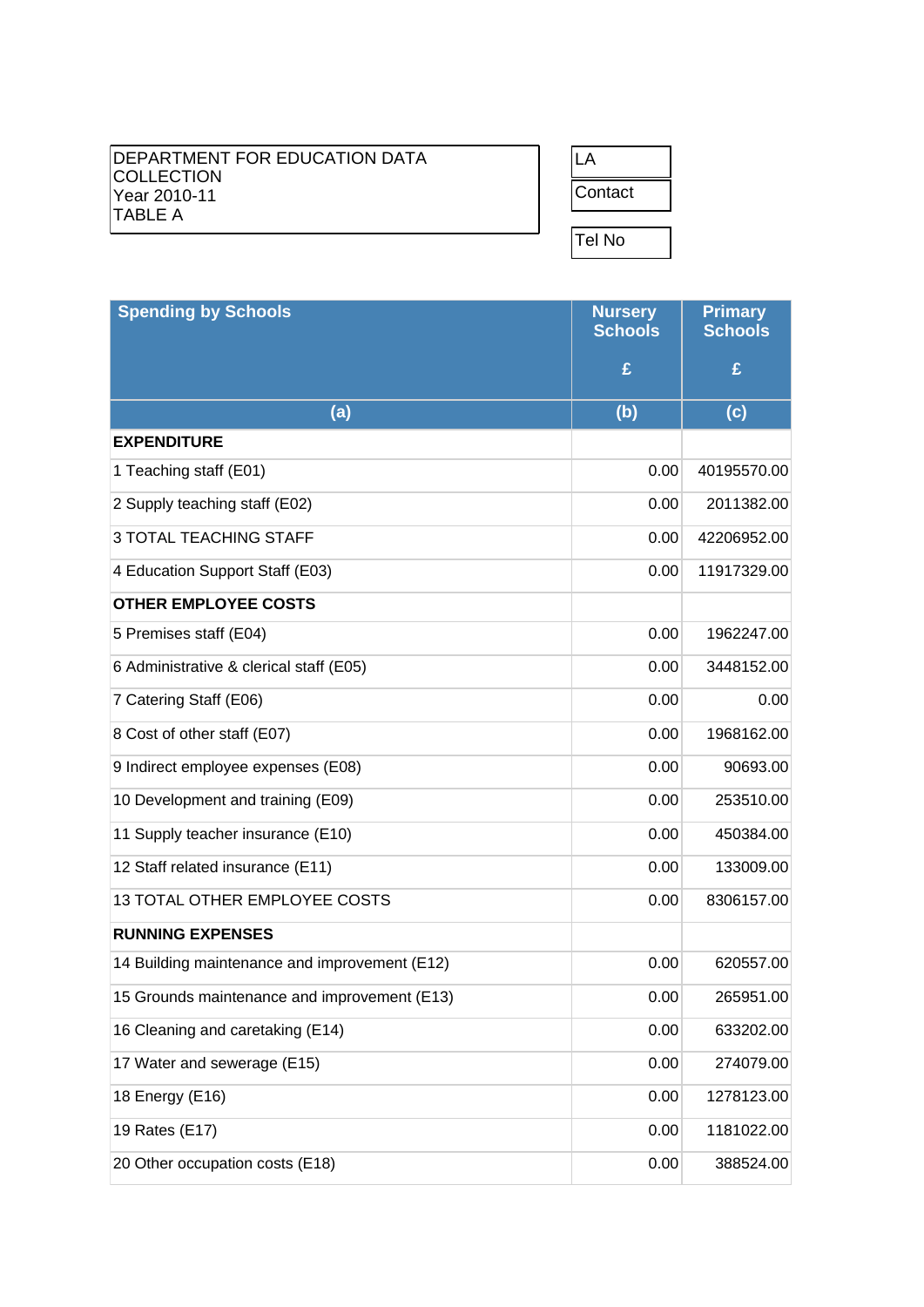| South Gloucestershire |       | <b>ILA No.</b>                    | 803 |
|-----------------------|-------|-----------------------------------|-----|
| Dave Spearing         | Email | $\mathsf{CYP}$ .finance@southglos |     |
|                       |       | l.gov.uk                          |     |

01454 863198

| <b>Secondary</b><br><b>Schools</b> | <b>Special</b><br><b>Schools</b> | <b>Total</b> |
|------------------------------------|----------------------------------|--------------|
| £                                  | £                                | £            |
| (d)                                | (e)                              | (f)          |
|                                    |                                  |              |
| 44089797.00                        | 2314075.00                       | 86599442.00  |
| 588419.00                          | 145802.00                        | 2745603.00   |
| 44678216.00                        | 2459877.00                       | 89345045.00  |
| 7867861.00                         | 1732184.00                       | 21517374.00  |
|                                    |                                  |              |
| 1853702.00                         | 93624.00                         | 3909573.00   |
| 4736985.00                         | 169321.00                        | 8354458.00   |
| 0.00                               | 0.00                             | 0.00         |
| 293272.00                          | 96074.00                         | 2357508.00   |
| 251957.00                          | 21751.00                         | 364401.00    |
| 263164.00                          | 32995.00                         | 549669.00    |
| 113061.00                          | 27190.00                         | 590635.00    |
| 0.00                               | 26675.00                         | 159684.00    |
| 7512141.00                         | 467630.00                        | 16285928.00  |
|                                    |                                  |              |
| 989157.00                          | 62122.00                         | 1671836.00   |
| 185821.00                          | 7036.00                          | 458808.00    |
| 830993.00                          | 25283.00                         | 1489478.00   |
| 157607.00                          | 11432.00                         | 443118.00    |
| 1401746.00                         | 87513.00                         | 2767382.00   |
| 1305812.00                         | 0.00                             | 2486834.00   |
| 336542.00                          | 32241.00                         | 757307.00    |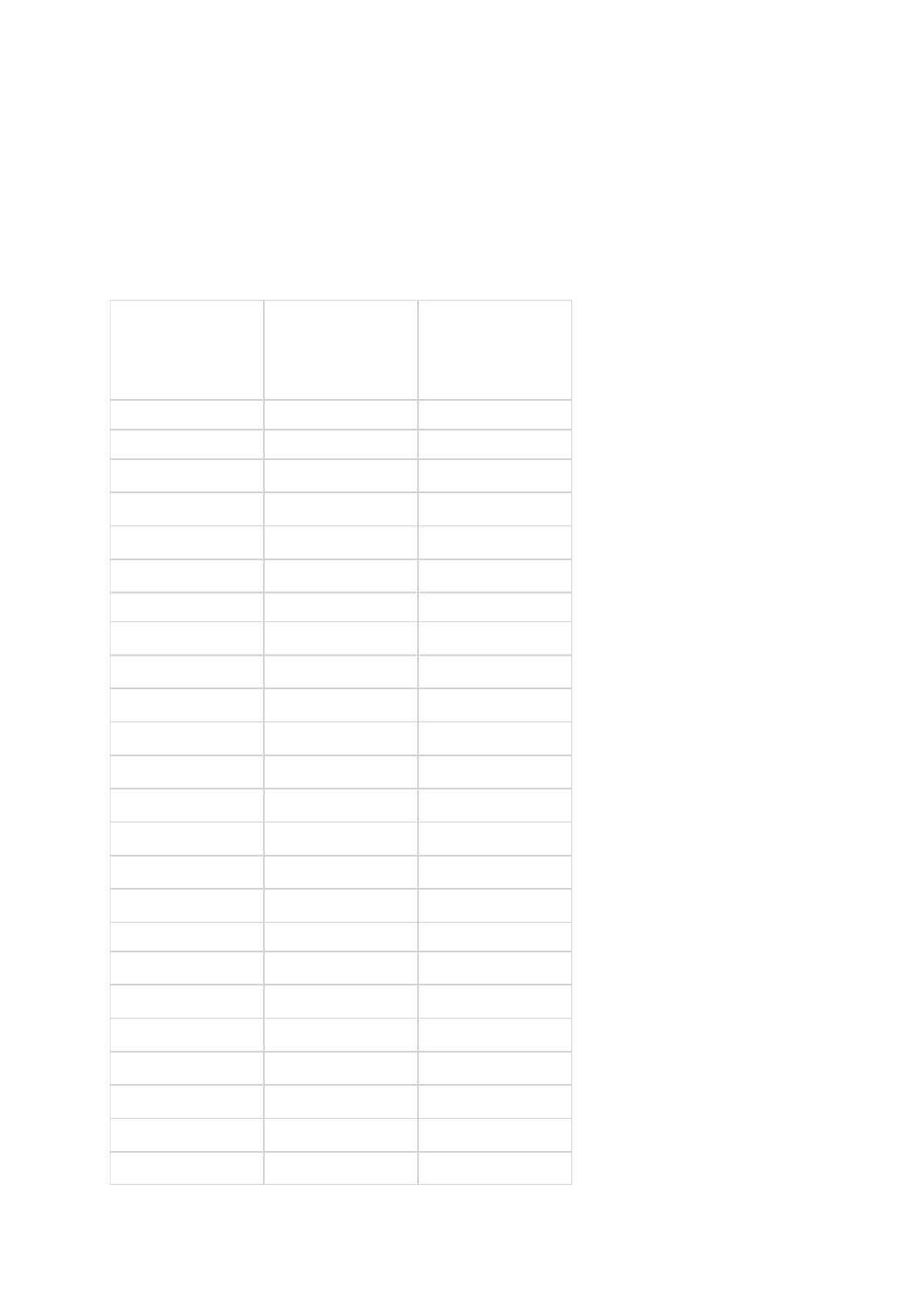| 21 Learning resources (not ICT) (E19)                                | 0.00 | 2116000.00  |
|----------------------------------------------------------------------|------|-------------|
| 22 ICT learning resources (E20)                                      | 0.00 | 428531.00   |
| 23 Examination fees (E21)                                            | 0.00 | 0.00        |
| 24 Administrative supplies (E22)                                     | 0.00 | 1207225.00  |
| 25 Other insurance premiums (E23)                                    | 0.00 | 451197.00   |
| 26 Special facilities (E24)                                          | 0.00 | 486607.00   |
| 27 Catering supplies (E25)                                           | 0.00 | 30037.00    |
| 28 Agency supply teaching staff (E26)                                | 0.00 | 840049.00   |
| 29 Bought-in professional services - curriculum (E27)                | 0.00 | 1507330.00  |
| 30 Bought-in professional services - other (E28)                     | 0.00 | 998898.00   |
| 31 Loan interest (E29)                                               | 0.00 | 0.00        |
| 32 Community focused extended school staff (E31)                     | 0.00 | 33631.00    |
| 33 Community focused extended school costs (E32)                     | 0.00 | 619.00      |
| <b>34 TOTAL RUNNING EXPENSES</b>                                     | 0.00 | 12741582.00 |
| 35 TOTAL GROSS EXPENDITURE                                           | 0.00 | 75172020.00 |
| <b>FUNDING</b>                                                       |      |             |
| 36 Funds delegated by the LEA (I01)                                  | 0.00 | 55518054.00 |
| 37 Funding for sixth form students (I02)                             | 0.00 | 0.00        |
| 38 SEN funding (Not for special schools) (I03)                       | 0.00 | 7832868.00  |
| 39 Funding for minority ethnic pupils (I04)                          | 0.00 | 0.00        |
| 40 Standards Fund (I05)                                              | 0.00 | 3268658.00  |
| 41 Other government grants (I06)                                     | 0.00 | 63139.00    |
| 42 School Standards Grant (SSG) pupil focussed (I14)                 | 0.00 | 4188174.00  |
| 43 Pupil focussed extended school funding and/or grants (I15)        | 0.00 | 605357.00   |
| 44 Community focussed extended school funding and/or grants<br>(116) | 0.00 | 0.00        |
| <b>45 TOTAL FUNDING</b>                                              | 0.00 | 71476250.00 |
| <b>INCOME</b>                                                        |      |             |
| 46 Other grants and payments (I07)                                   | 0.00 | 186125.00   |
| 47 Income from facilities and services (I08)                         | 0.00 | 1818205.00  |
| 48 Income from catering (I09)                                        | 0.00 | 24458.00    |
| 49 Receipts from supply teacher insurance claims (I10)               | 0.00 | 423828.00   |
| 50 Receipts from other insurance claims (I11)                        | 0.00 | 165168.00   |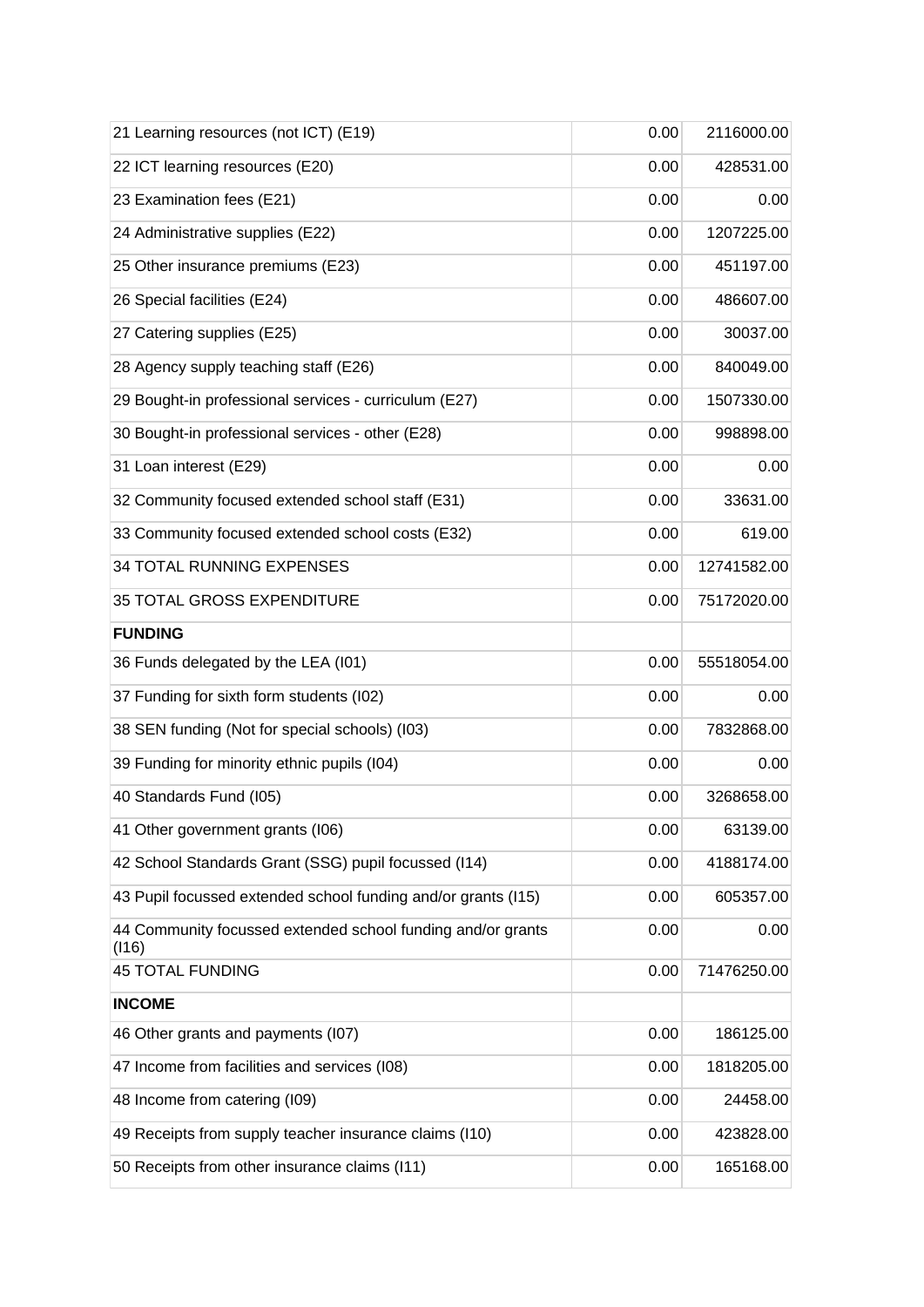| 2419872.00  | 147025.00  | 4682897.00   |  |
|-------------|------------|--------------|--|
| 747531.00   | 20414.00   | 1196476.00   |  |
| 1693178.00  | 4109.00    | 1697287.00   |  |
| 1441644.00  | 67397.00   | 2716266.00   |  |
| 627638.00   | 30428.00   | 1109263.00   |  |
| 2692235.00  | 30066.00   | 3208908.00   |  |
| 87749.00    | 4318.00    | 122104.00    |  |
| 808445.00   | 37357.00   | 1685851.00   |  |
| 1756698.00  | 139114.00  | 3403142.00   |  |
| 947379.00   | 42054.00   | 1988331.00   |  |
| 0.00        | 0.00       | 0.00         |  |
| 0.00        | 0.00       | 33631.00     |  |
| 0.00        | 0.00       | 619.00       |  |
| 18430047.00 | 747909.00  | 31919538.00  |  |
| 78488265.00 | 5407600.00 | 159067885.00 |  |
|             |            |              |  |
| 46540807.00 | 4950374.00 | 107009235.00 |  |
| 10782815.00 | 0.00       | 10782815.00  |  |
| 5928790.00  | 0.00       | 13761658.00  |  |
| 0.00        | 0.00       | 0.00         |  |
| 4489283.00  | 312777.00  | 8070718.00   |  |
| 2431015.00  | 5600.00    | 2499754.00   |  |
| 3026532.00  | 148491.00  | 7363197.00   |  |
| 626304.00   | 44927.00   | 1276588.00   |  |
| 0.00        | 0.00       | 0.00         |  |
| 73825546.00 | 5462169.00 | 150763965.00 |  |
|             |            |              |  |
| 871549.00   | 64832.00   | 1122506.00   |  |
| 3680200.00  | 98846.00   | 5597251.00   |  |
| 15584.00    | 0.00       | 40042.00     |  |
| 52257.00    | 45945.00   | 522030.00    |  |
| 92537.00    | 38034.00   | 295739.00    |  |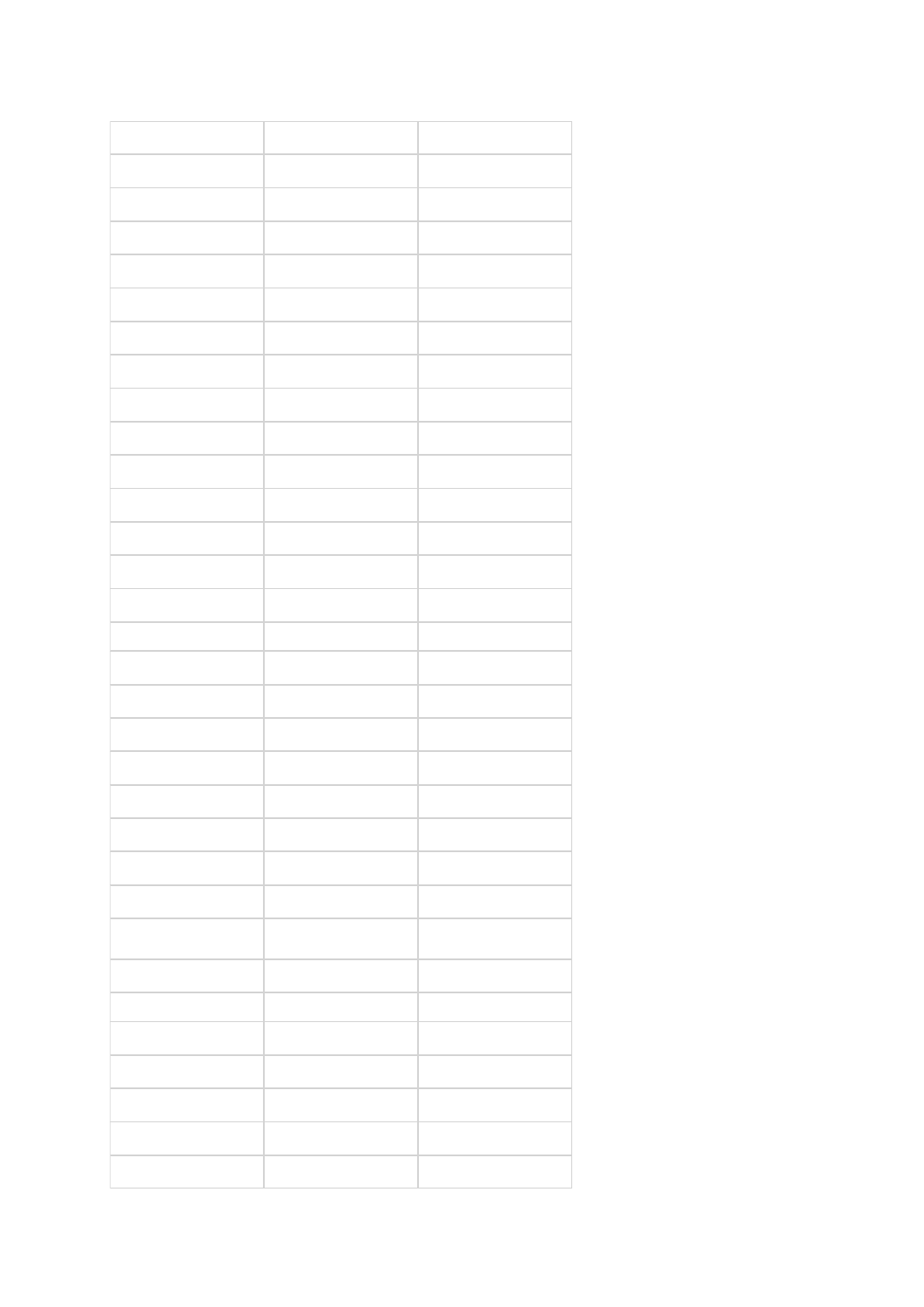| 51 Income from contributions to visits etc. (I12)                                            | 0.00                            | 573350.00                                          |
|----------------------------------------------------------------------------------------------|---------------------------------|----------------------------------------------------|
| 52 Community focussed extended school facilities income (I17)                                | 0.00                            | 52066.00                                           |
| 53 Total income NOT including donations and/or voluntary funds                               | 0.00                            | 3243200.00                                         |
| 54 Donations and/or voluntary funds (I13)                                                    | 0.00                            | 955141.00                                          |
| 55 TOTAL INCOME INCLUDING DONATIONS AND/OR<br><b>VOLUNTARY FUNDS</b>                         | 0.00                            | 4198341.00                                         |
| 56 SCHOOLS NET CURRENT EXPENDITURE                                                           | 0.00                            | 70973679.00                                        |
| 57 Capital Expenditure from Revenue - CERA (E30) (Schools)                                   | 0.00                            | 25801.00                                           |
| <b>BALANCES</b>                                                                              |                                 |                                                    |
| Opening balances at 01/04/2010                                                               |                                 |                                                    |
| 58 Committed revenue balance (B01) 2010                                                      | 0.00                            | 4629373.43                                         |
| 59 Uncommitted revenue balance (B02) 2010                                                    | 0.00                            | 342511.47                                          |
| 60 Community focussed extended school revenue balance (B06)<br>2010                          | 0.00                            | $-17816.00$                                        |
| Closing balances at 31/03/2011                                                               |                                 |                                                    |
| 61 Committed revenue balance (B01) 2011                                                      | 0.00                            | 4800450.00                                         |
| 62 Uncommitted revenue balance (B02) 2011                                                    | 0.00                            | 630389.00                                          |
| 63 Community focussed extended school revenue balance (B06)<br>2011                          | 0.00                            | 0.00                                               |
|                                                                                              |                                 |                                                    |
|                                                                                              | <b>Teaching</b><br><b>Staff</b> | <b>Education</b><br><b>Support</b><br><b>Staff</b> |
|                                                                                              |                                 | (h)                                                |
| <b>SCHOOLS BUDGET</b>                                                                        | (g)                             |                                                    |
| <b>SPENDING BY SCHOOLS (brought forward)</b>                                                 |                                 |                                                    |
| 64 Nursery schools                                                                           | 0.00                            | 0.00                                               |
| 65 Primary Schools                                                                           | 42206952.00                     | 11917329.00                                        |
| 66 Secondary Schools                                                                         | 44678216.00                     | 7867861.00                                         |
| 67 Special Schools                                                                           | 2459877.00                      | 1732184.00                                         |
| 68 TOTAL SCHOOL SPENDING (Excluding CERA line 57)                                            | 89345045.00                     | 21517374.00                                        |
| <b>SPENDING BY LA WITHIN THE SCHOOLS BUDGET</b><br>(EXCLUDING DELEGATED OR DEVOLVED FUNDING) |                                 |                                                    |
| 69 Nursery Schools                                                                           | 0.00                            | 0.00                                               |
| 70 Primary Schools                                                                           | 2315000.00                      | 187000.00                                          |
| 71 Secondary Schools                                                                         | 1707000.00                      | 176000.00                                          |
| 72 Special Schools                                                                           | 47000.00                        | 6000.00                                            |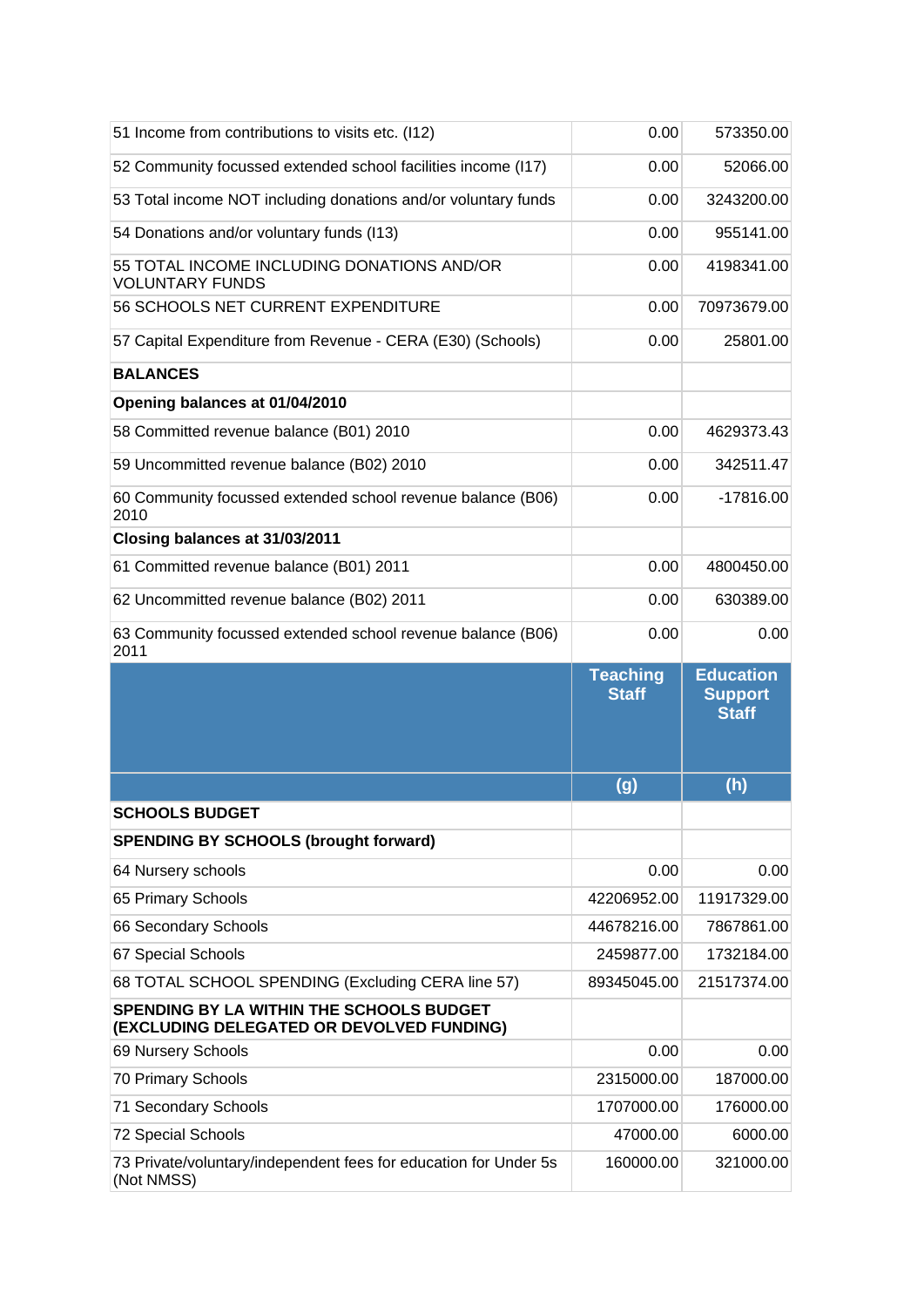| 522692.00                        | 19048.00                          | 1115090.00                         |               |                                                          |
|----------------------------------|-----------------------------------|------------------------------------|---------------|----------------------------------------------------------|
| 0.00                             | 0.00                              | 52066.00                           |               |                                                          |
| 5234819.00                       | 266705.00                         | 8744724.00                         |               |                                                          |
| 437012.00                        | 10286.00                          | 1402439.00                         |               |                                                          |
| 5671831.00                       | 276991.00                         | 10147163.00                        |               |                                                          |
| 72816434.00                      | 5130609.00                        | 148920722.00                       |               |                                                          |
| 0.00                             | 0.00                              | 25801.00                           |               |                                                          |
|                                  |                                   |                                    |               |                                                          |
|                                  |                                   |                                    |               |                                                          |
| 2644957.75                       | 96833.48                          | 7371164.66                         |               |                                                          |
| 328693.56                        | 142671.43                         | 813876.46                          |               |                                                          |
| 0.00                             | 0.00                              | $-17816.00$                        |               |                                                          |
|                                  |                                   |                                    |               |                                                          |
| 3689593.00                       | 518820.00                         | 9008863.00                         |               |                                                          |
| 293169.00                        | 52246.00                          | 975804.00                          |               |                                                          |
| 0.00                             | 0.00                              | 0.00                               |               |                                                          |
|                                  |                                   |                                    |               |                                                          |
|                                  |                                   |                                    |               |                                                          |
| <b>Other</b><br><b>Employees</b> | <b>Running</b><br><b>Expenses</b> | <b>TOTAL</b><br><b>EXPENDITURE</b> | <b>Income</b> | <b>NET Current</b><br><b>Expenditure</b>                 |
|                                  |                                   |                                    |               |                                                          |
| (i)                              | (j)                               | (k)                                | (1)           | (m)                                                      |
|                                  |                                   |                                    |               |                                                          |
| 0.00                             | 0.00                              | 0.00                               | 0.00          |                                                          |
| 8306157.00                       | 12741582.00                       | 75172020.00                        | 4198341.00    | 70973679.00                                              |
| 7512141.00                       | 18430047.00                       | 78488265.00                        | 5671831.00    | 72816434.00                                              |
| 467630.00                        | 747909.00                         | 5407600.00                         | 276991.00     |                                                          |
| 16285928.00                      | 31919538.00                       | 159067885.00                       | 10147163.00   |                                                          |
|                                  |                                   |                                    |               |                                                          |
| 0.00                             | 0.00                              | 0.00                               | 0.00          |                                                          |
| 391000.00                        | 2209000.00                        | 5102000.00                         | 812000.00     | 0.00<br>5130609.00<br>148920722.00<br>0.00<br>4290000.00 |
| 360000.00                        | 1930000.00                        | 4173000.00                         | 682000.00     | 3491000.00                                               |
| 219000.00                        | 1846000.00                        | 2118000.00                         | 407000.00     | 1711000.00                                               |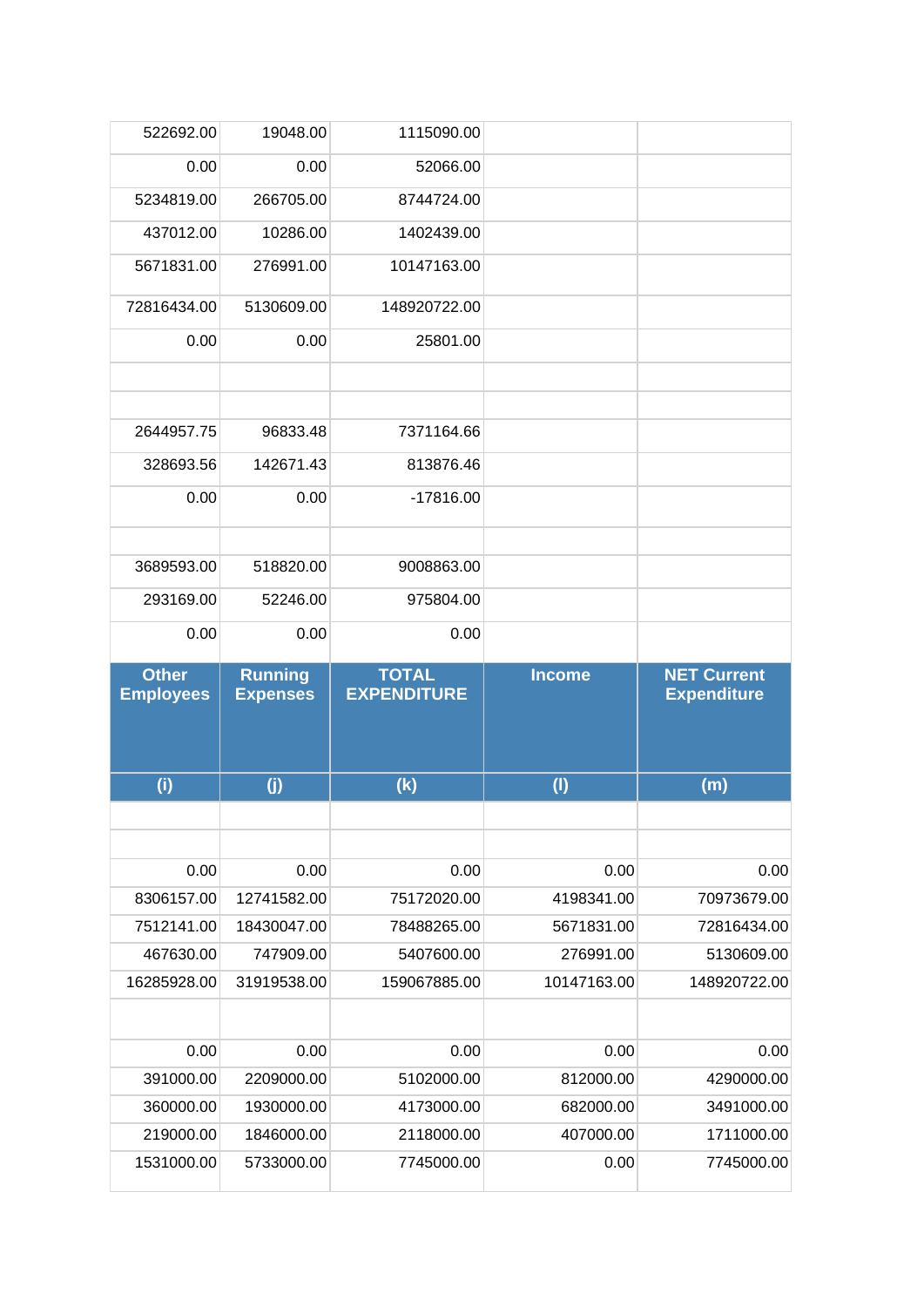| <b>Govt. Grants</b><br><b>Inside AEF</b> | <b>Govt. Grants</b><br><b>Outside AEF</b><br><b>Not including</b><br><b>YPLA Grants</b> | <b>Grants from</b><br><b>YPLA</b> | <b>LA NET</b><br><b>Revenue</b><br><b>Expenditure</b> |
|------------------------------------------|-----------------------------------------------------------------------------------------|-----------------------------------|-------------------------------------------------------|
| (n)                                      | (o)                                                                                     | (p)                               | (q)                                                   |
|                                          |                                                                                         |                                   |                                                       |
|                                          |                                                                                         |                                   |                                                       |
| 0.00                                     | 0.00                                                                                    | 0.00                              | 0.00                                                  |
| 8062189.00                               | 0.00                                                                                    | 0.00                              | 62911490.00                                           |
| 9609221.30                               | 177412.50                                                                               | 10782817.00                       | 52246983.20                                           |
| 506195.00                                | 5600.19                                                                                 | 266570.00                         | 4352243.81                                            |
| 18177605.30                              | 183012.69                                                                               | 11049387.00                       | 119510717.01                                          |
|                                          |                                                                                         |                                   |                                                       |
| 0.00                                     | 0.00                                                                                    | 0.00                              | 0.00                                                  |
| 675000.00                                | 0.00                                                                                    | 0.00                              | 3615000.00                                            |
| 435000.00                                | 0.00                                                                                    | 0.00                              | 3056000.00                                            |
| 10000.00                                 | 0.00                                                                                    | 267000.00                         | 1434000.00                                            |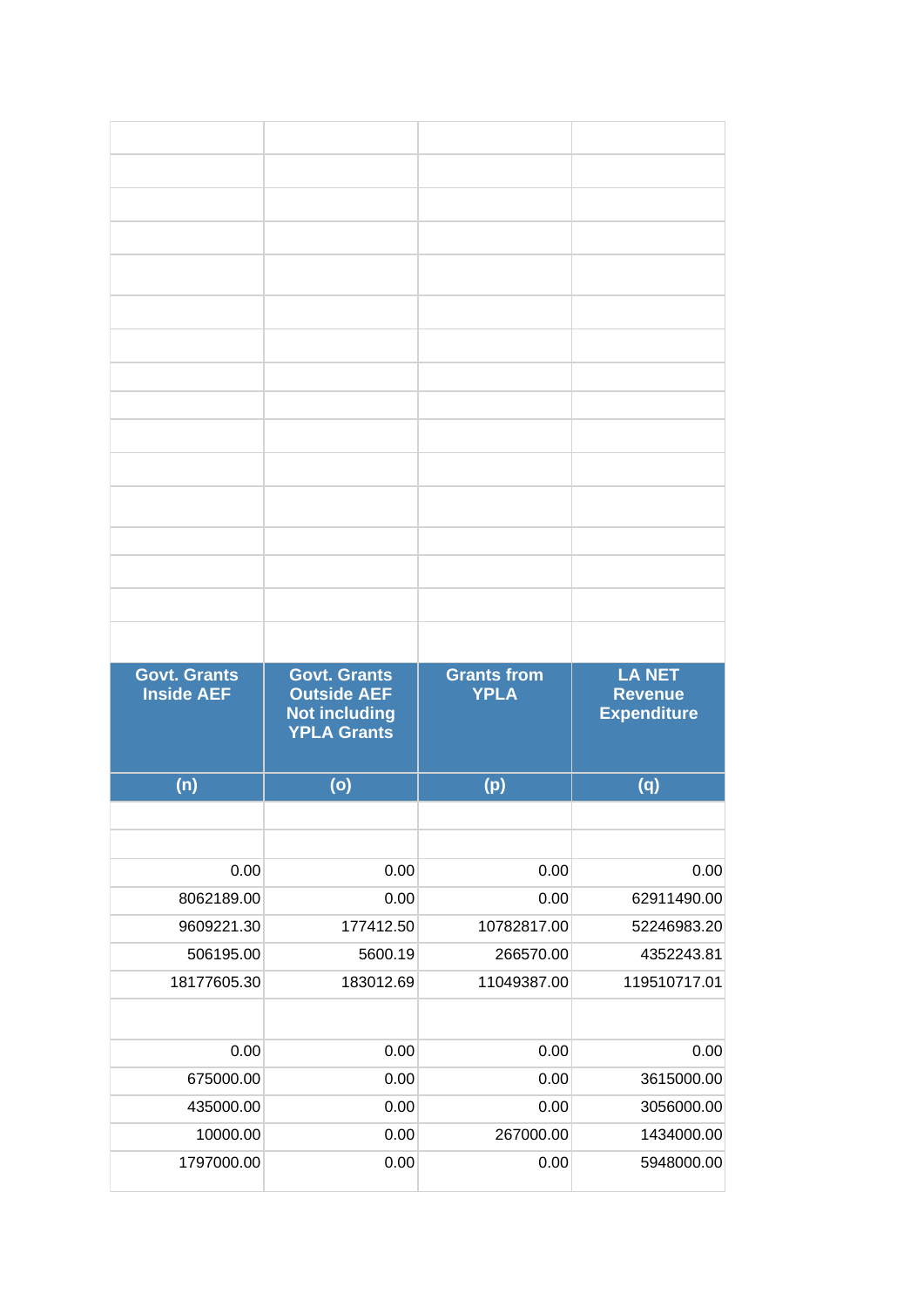| <b>Inter-authority</b><br>recoupment<br>included in (j) | <b>Inter-authority</b><br>recoupment<br>included in (I) | <b>Capital</b><br><b>Expenditure</b><br>(Excluding<br>CERA) | <b>Home to school</b><br>transport<br><b>Nursery</b> |
|---------------------------------------------------------|---------------------------------------------------------|-------------------------------------------------------------|------------------------------------------------------|
| (r(i))                                                  | (r(ii))                                                 | (s)                                                         | (t)                                                  |
|                                                         |                                                         |                                                             |                                                      |
|                                                         |                                                         |                                                             |                                                      |
|                                                         |                                                         | 0.00<br>3014840.00                                          |                                                      |
|                                                         |                                                         | 2339215.00                                                  |                                                      |
|                                                         |                                                         | 216563.00                                                   |                                                      |
|                                                         |                                                         |                                                             |                                                      |
|                                                         |                                                         |                                                             |                                                      |
| 0.00                                                    | 0.00                                                    | 0.00                                                        |                                                      |
| 243000.00<br>243000.00                                  | 464000.00<br>409000.00                                  | 12369386.00<br>12592968.00                                  |                                                      |
| 1477000.00                                              | 225000.00                                               | 8734988.00                                                  |                                                      |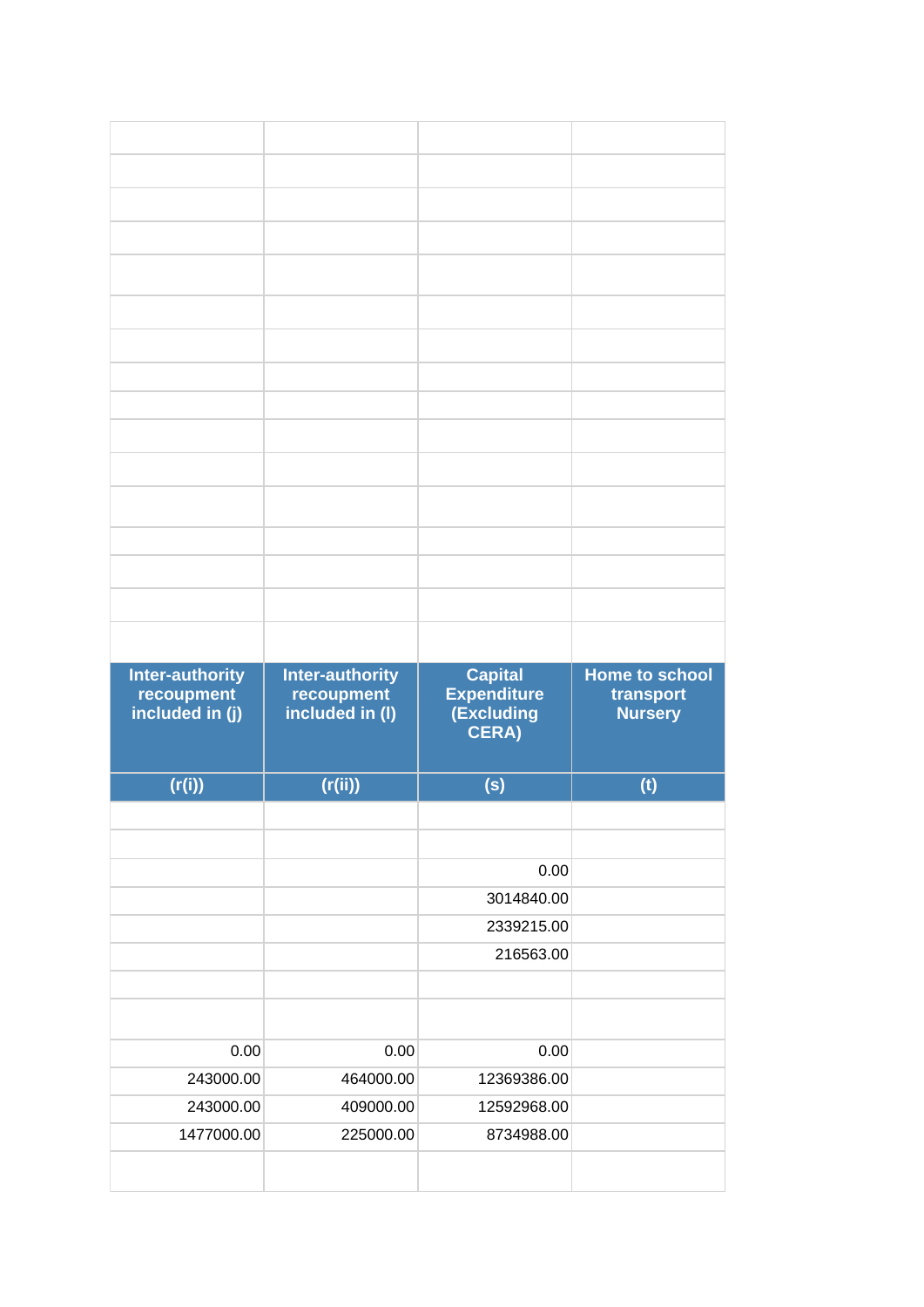| <b>Home to school</b><br>transport<br><b>Primary</b> | Home to<br>school<br>transport<br>Secondary | <b>Home to</b><br>school<br>transport<br>Special |
|------------------------------------------------------|---------------------------------------------|--------------------------------------------------|
| (u)                                                  | (v)                                         | (w)                                              |
|                                                      |                                             |                                                  |
|                                                      |                                             |                                                  |
|                                                      |                                             |                                                  |
|                                                      |                                             |                                                  |
|                                                      |                                             |                                                  |
|                                                      |                                             |                                                  |
|                                                      |                                             |                                                  |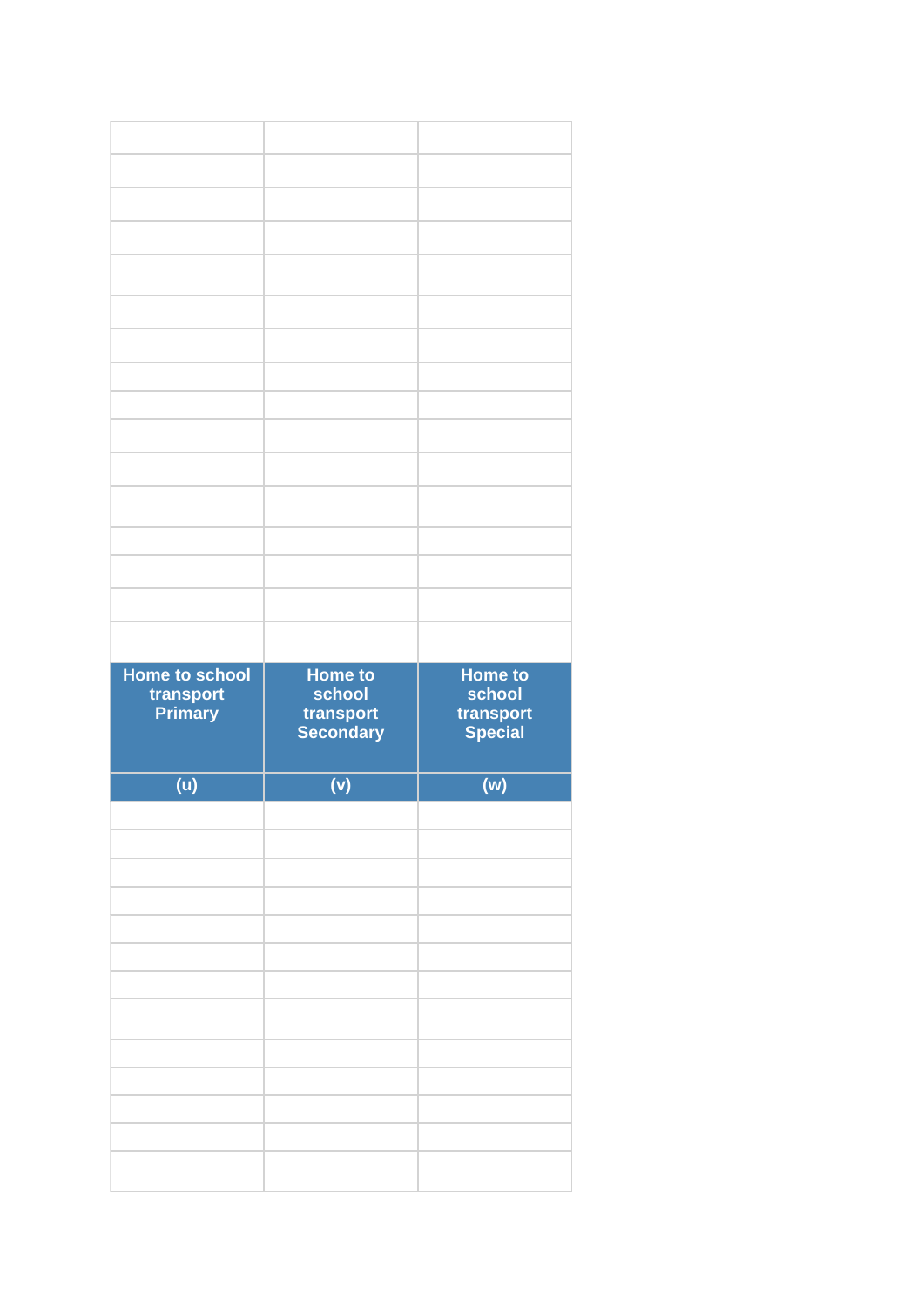| 74 Independent/Non-Maintained schools fees                                                                | 0.00        | 0.00        |
|-----------------------------------------------------------------------------------------------------------|-------------|-------------|
| 75 Education out of school                                                                                | 1707000.00  | 442000.00   |
| 76 School Meals/Milk                                                                                      | 0.00        | 0.00        |
| 77 Other Support Services : expenditure falling within the<br>definition of the Schools Budget            | 0.00        | 0.00        |
| 78 TOTAL SCHOOLS BUDGET (excluding CERA) (lines 68 to 77)                                                 | 95281045.00 | 22649374.00 |
| 79 Capital Expenditure from Revenue (CERA) (Spending by LEA<br>in Schools Budget)                         |             |             |
| 80 SUBTOTAL: CENTRAL EXPENDITURE WITHIN THE<br>SCHOOLS BUDGET (including CERA) (lines 69 to 77 + line 79) |             |             |
| 81 TOTAL SCHOOLS BUDGET (including CERA) (line 68 + line<br>80 + line 57 col (f))                         |             |             |
| <b>LA BUDGET</b>                                                                                          |             |             |
| <b>LA CENTRAL FUNCTIONS</b>                                                                               |             |             |
| <b>Central Administration</b>                                                                             |             |             |
| 82 Central Administration                                                                                 | 0.00        | 0.00        |
| 83 Teacher Development                                                                                    | 0.00        | 0.00        |
| 84 HE/FE courses run on behalf of the authority                                                           | 0.00        | 0.00        |
| 85 PRC, Redundancy, Existing Early Retirement and Pension<br>liabilities costs                            | 1700000.00  | 0.00        |
| 86 SUB-TOTAL CENTRAL ADMINISTRATION (lines 82 to 85)                                                      | 1700000.00  | 0.00        |
| <b>Support and Access</b>                                                                                 |             |             |
| 87 Pupil Support                                                                                          | 473000.00   | 298000.00   |
| 88 Other support services: expenditure falling within the definition<br>of the LEA budget                 | 517000.00   | 978000.00   |
| 89 Home to school transport: SEN transport expenditure                                                    | 0.00        | 0.00        |
| 90 Home to school transport: other home to school transport<br>expenditure                                | 0.00        | 0.00        |
| 91 Home to post-16 provision: SEN/ LLDD transport expenditure<br>(aged 16-18)                             | 0.00        | 0.00        |
| 92 Home to post-16 provision: SEN/ LLDD transport expenditure<br>(aged 19-25)                             | 0.00        | 0.00        |
| 93 Home to post-16 provision transport: other home to post-16<br>transport expenditure                    | 0.00        | 0.00        |
| 94 SUB-TOTAL SUPPORT AND ACCESS (lines 87 to 93)                                                          | 990000.00   | 1276000.00  |
| 95 SUB-TOTAL LA CENTRAL FUNCTIONS (line 86 + line 94)                                                     | 2690000.00  | 1276000.00  |
| <b>ADULT AND COMMUNITY</b>                                                                                |             |             |
| 96 Other Community Services                                                                               | 0.00        | 0.00        |
| 97 Adult and Community learning                                                                           | 0.00        | 0.00        |
| 98 SUB-TOTAL ADULT AND COMMUNITY (lines 96 + 97)                                                          | 0.00        | 0.00        |
| 99 TOTAL LA BUDGET (line 95 + line 98)                                                                    | 2690000.00  | 1276000.00  |
| 100 TOTAL SPENDING BY LA (excluding CERA) (Schools and<br>LA budget) (lines $69$ to $77 +$ line $98$ )    | 5936000.00  | 1132000.00  |
| 101 Capital Expenditure from Revenue (CERA) (LA)                                                          |             |             |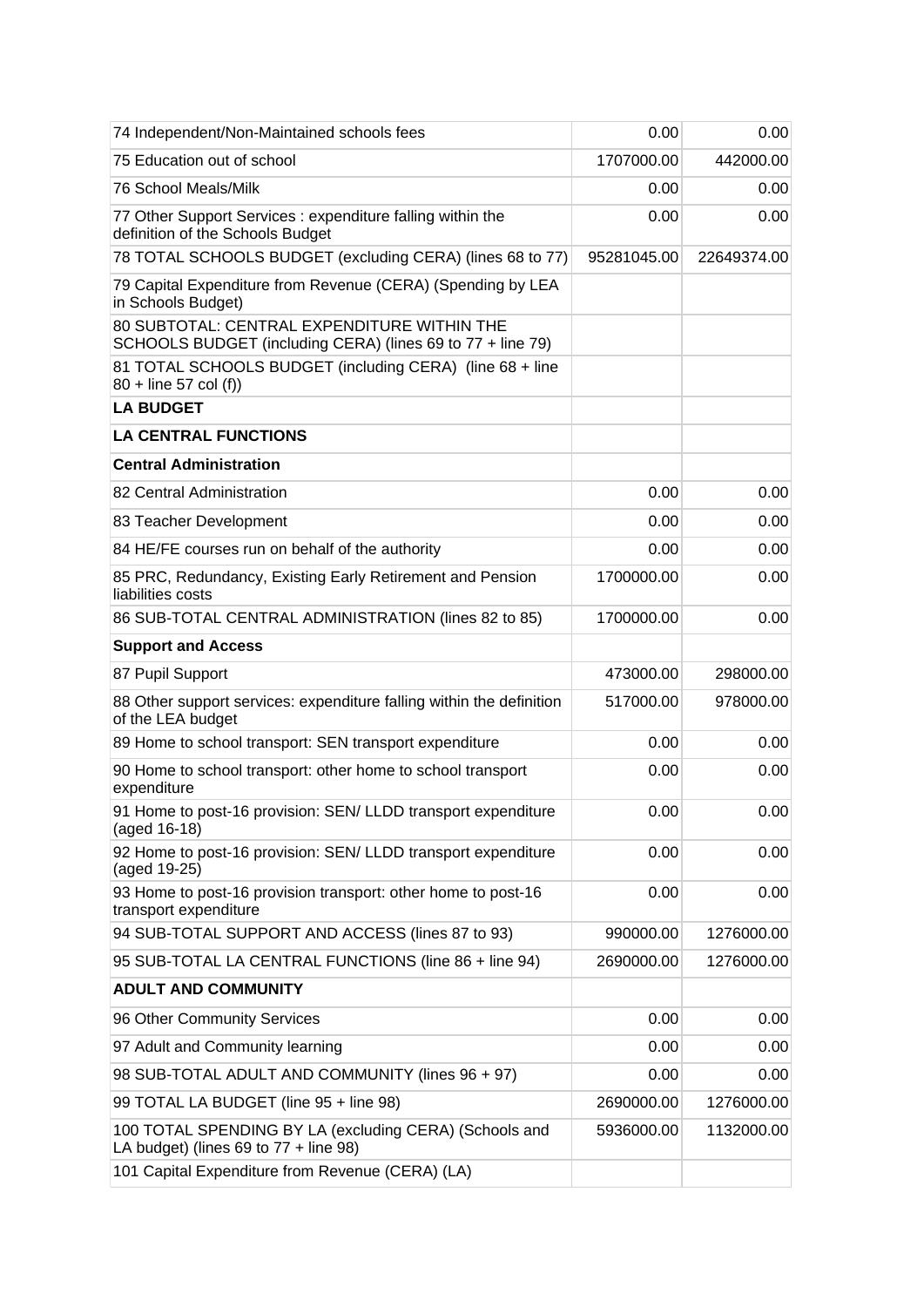| 3120000.00   | 2000.00     | 3122000.00   | 2316000.00  | 806000.00   |
|--------------|-------------|--------------|-------------|-------------|
| 2831000.00   | 693000.00   | 3524000.00   | 485000.00   | 890000.00   |
| 2404000.00   | 3496000.00  | 5900000.00   | 2027000.00  | 3873000.00  |
| 276000.00    | 61000.00    | 337000.00    | 83000.00    | 254000.00   |
| 174788722.00 | 16300163.00 | 191088885.00 | 48548538.00 | 24609928.00 |
| 0.00         | 0.00        | 0.00         |             |             |
| 25868000.00  | 6153000.00  | 32021000.00  |             |             |
| 174814523.00 | 16300163.00 | 191114686.00 |             |             |
|              |             |              |             |             |
| 2015000.00   | 0.00        | 2015000.00   | 497000.00   | 1518000.00  |
| 102000.00    | 0.00        | 102000.00    | 25000.00    | 77000.00    |
| 0.00         | 0.00        | 0.00         | 0.00        | 0.00        |
| 2149000.00   | 0.00        | 2149000.00   | 354000.00   | 95000.00    |
| 4266000.00   | 0.00        | 4266000.00   | 876000.00   | 1690000.00  |
|              |             |              |             |             |
| 414000.00    | 779000.00   | 1193000.00   | 171000.00   | 251000.00   |
| 6119000.00   | 768000.00   | 6887000.00   | 2398000.00  | 2994000.00  |
| 3134000.00   | 0.00        | 3134000.00   | 2842000.00  | 292000.00   |
| 2009000.00   | 144000.00   | 2153000.00   | 1873000.00  | 280000.00   |
| 200000.00    | 0.00        | 200000.00    | 164000.00   | 36000.00    |
| 43000.00     | 0.00        | 43000.00     | 36000.00    | 7000.00     |
| 0.00         | 0.00        | 0.00         | 0.00        | 0.00        |
| 11919000.00  | 1691000.00  | 13610000.00  | 7484000.00  | 3860000.00  |
| 16185000.00  | 1691000.00  | 17876000.00  | 8360000.00  | 5550000.00  |
| 0.00         | 0.00        | 0.00         | 0.00        | 0.00        |
| 484000.00    | 4000.00     | 488000.00    | 130000.00   | 358000.00   |
| 484000.00    | 4000.00     | 488000.00    | 130000.00   | 358000.00   |
| 16669000.00  | 1695000.00  | 18364000.00  | 8490000.00  | 5908000.00  |
| 26352000.00  | 6157000.00  | 32509000.00  | 16759000.00 | 8682000.00  |
| 0.00         | 0.00        | 0.00         |             |             |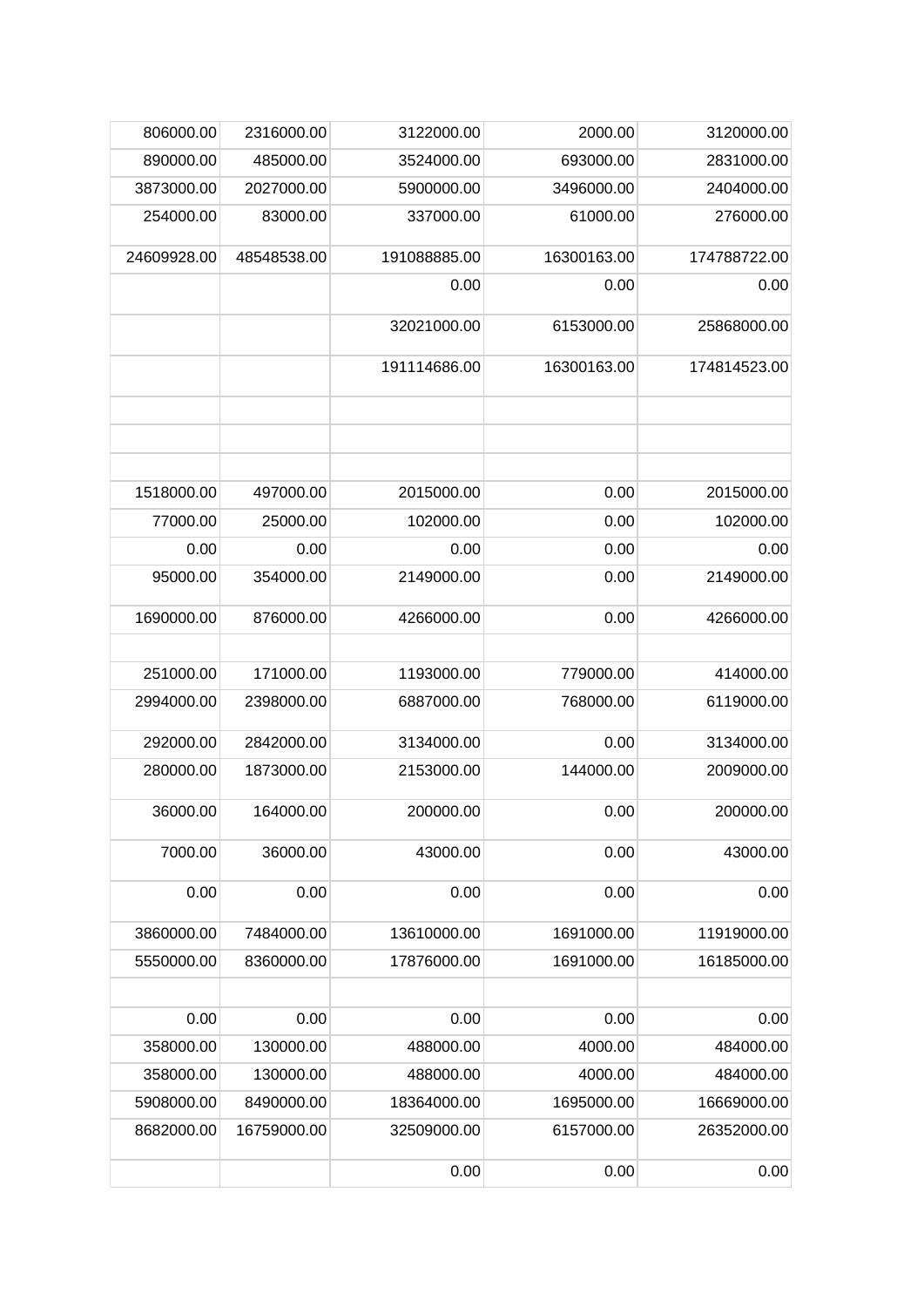| 0.00        | 0.00      | 468000.00   | 2652000.00   |
|-------------|-----------|-------------|--------------|
| 150000.00   | 0.00      | 0.00        | 2681000.00   |
| 382000.00   | 116000.00 | 0.00        | 1906000.00   |
| 0.00        | 0.00      | 0.00        | 276000.00    |
| 21626605.30 | 299012.69 | 11784387.00 | 141078717.01 |
| 0.00        | 0.00      | 0.00        | 0.00         |
| 3449000.00  | 116000.00 | 735000.00   | 21568000.00  |
| 21626605.30 | 299012.69 | 11784387.00 | 141104518.01 |
|             |           |             |              |
| 0.00        | 0.00      | 0.00        | 2015000.00   |
| 0.00        | 65000.00  | 0.00        | 37000.00     |
| 0.00        | 0.00      | 0.00        | 0.00         |
| 0.00        | 0.00      | 0.00        | 2149000.00   |
| 0.00        | 65000.00  | 0.00        | 4201000.00   |
|             |           |             |              |
| 387000.00   | 0.00      | 0.00        | 27000.00     |
| 700000.00   | 103000.00 | 126000.00   | 5190000.00   |
| 0.00        | 0.00      | 0.00        | 3134000.00   |
| 0.00        | 0.00      | 0.00        | 2009000.00   |
| 0.00        | 0.00      | 0.00        | 200000.00    |
| 0.00        | 0.00      | 0.00        | 43000.00     |
| 0.00        | 0.00      | 0.00        | 0.00         |
| 1087000.00  | 103000.00 | 126000.00   | 10603000.00  |
| 1087000.00  | 168000.00 | 126000.00   | 14804000.00  |
|             |           |             |              |
| 0.00        | 0.00      | 0.00        | 0.00         |
| 0.00        | 0.00      | 392000.00   | 92000.00     |
| 0.00        | 0.00      | 392000.00   | 92000.00     |
| 1087000.00  | 168000.00 | 518000.00   | 14896000.00  |
| 3449000.00  | 116000.00 | 1127000.00  | 21660000.00  |
|             |           |             |              |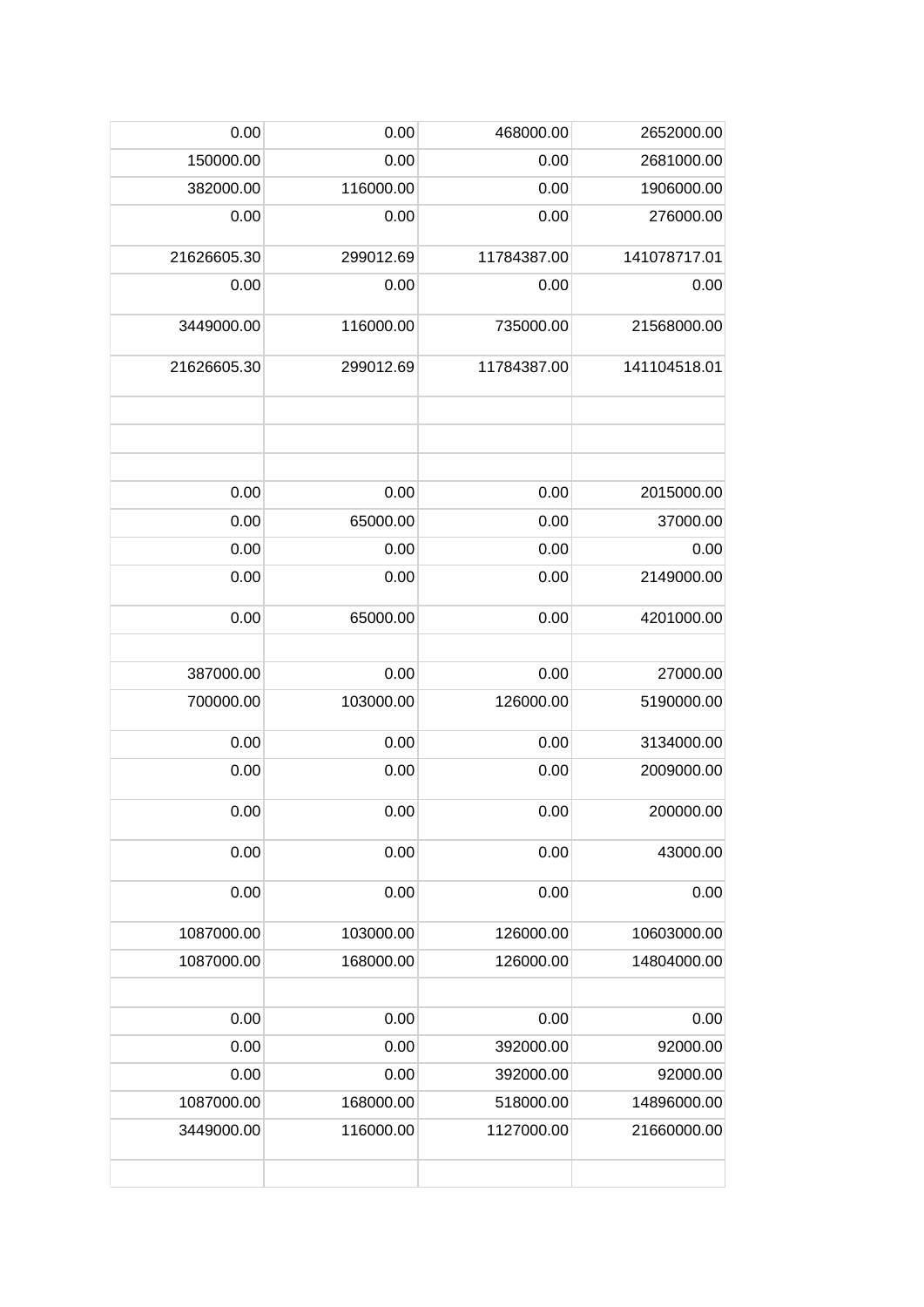| $0.00\,$   | 0.00       |          |  |
|------------|------------|----------|--|
| $0.00\,$   | 0.00       |          |  |
| 0.00       | 0.00       |          |  |
| 1963000.00 | 1098000.00 |          |  |
|            |            |          |  |
|            |            |          |  |
|            |            |          |  |
|            |            |          |  |
|            |            |          |  |
|            |            |          |  |
| 0.00       | 0.00       |          |  |
| 0.00       | 0.00       |          |  |
| 0.00       | 0.00       |          |  |
| 0.00       | 0.00       |          |  |
| $0.00\,$   | 0.00       |          |  |
|            |            |          |  |
| $0.00\,$   | 0.00       |          |  |
| 0.00       | 0.00       |          |  |
| $0.00\,$   | 0.00       | $0.00\,$ |  |
| 0.00       | 0.00       | $0.00\,$ |  |
| 0.00       | 0.00       | $0.00\,$ |  |
| 0.00       | $0.00\,$   | $0.00\,$ |  |
| $0.00\,$   | 0.00       | $0.00\,$ |  |
| $0.00\,$   | $0.00\,$   |          |  |
| $0.00\,$   | $0.00\,$   |          |  |
|            |            |          |  |
| $0.00\,$   | $0.00\,$   |          |  |
| $0.00\,$   | $0.00\,$   |          |  |
| $0.00\,$   | $0.00\,$   |          |  |
| $0.00\,$   | $0.00\,$   |          |  |
| 1963000.00 | 1098000.00 |          |  |
|            |            |          |  |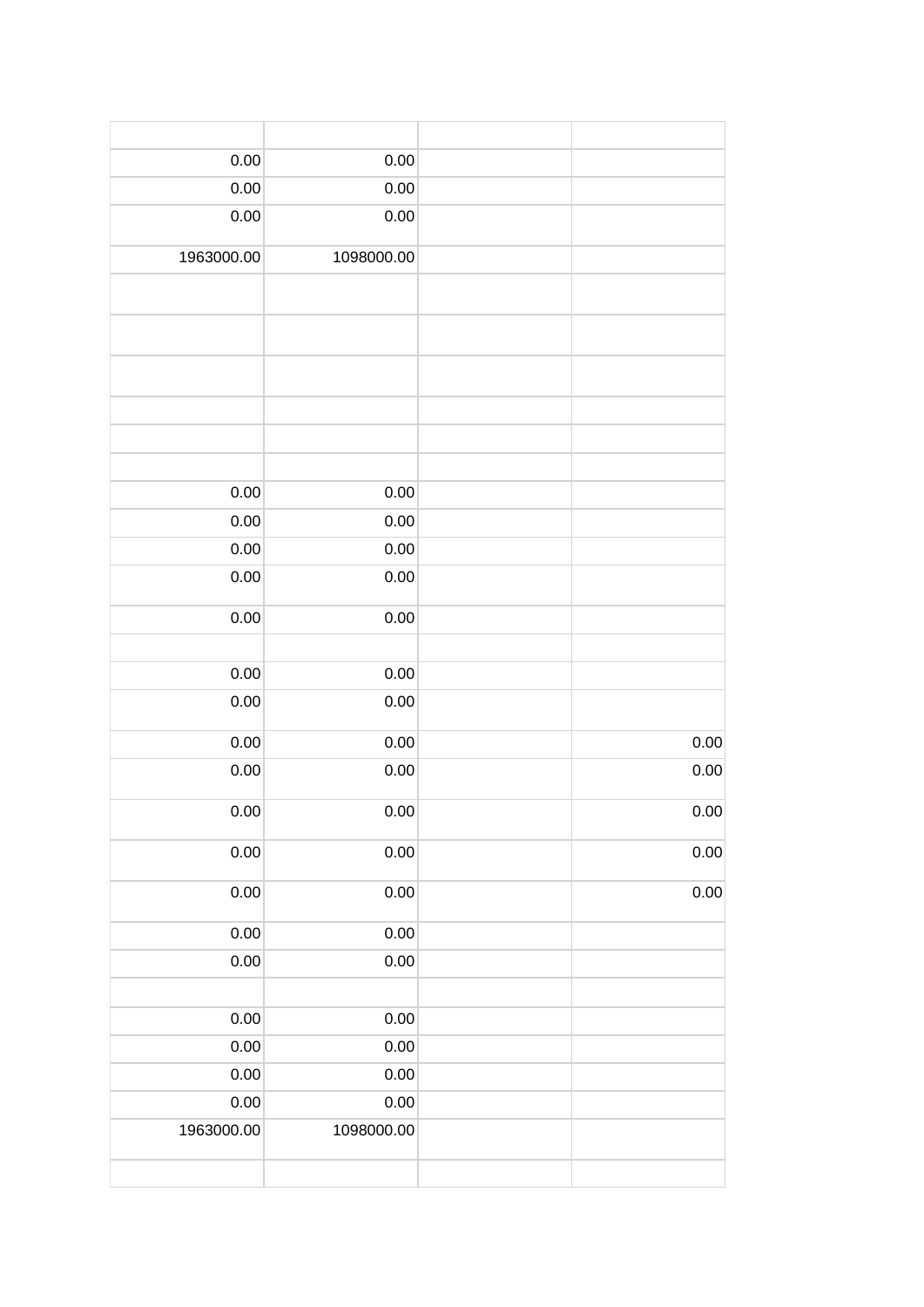| 383000.00 | 395000.00  | 2356000.00 |
|-----------|------------|------------|
| 404000.00 | 1367000.00 | 238000.00  |
|           |            |            |
| 0.00      | 200000.00  | 0.00       |
|           |            |            |
| 0.00      | 43000.00   | 0.00       |
|           |            |            |
| 0.00      | 0.00       | 0.00       |
|           |            |            |
|           |            |            |
|           |            |            |
|           |            |            |
|           |            |            |
|           |            |            |
|           |            |            |
|           |            |            |
|           |            |            |
|           |            |            |
|           |            |            |
|           |            |            |
|           |            |            |
|           |            |            |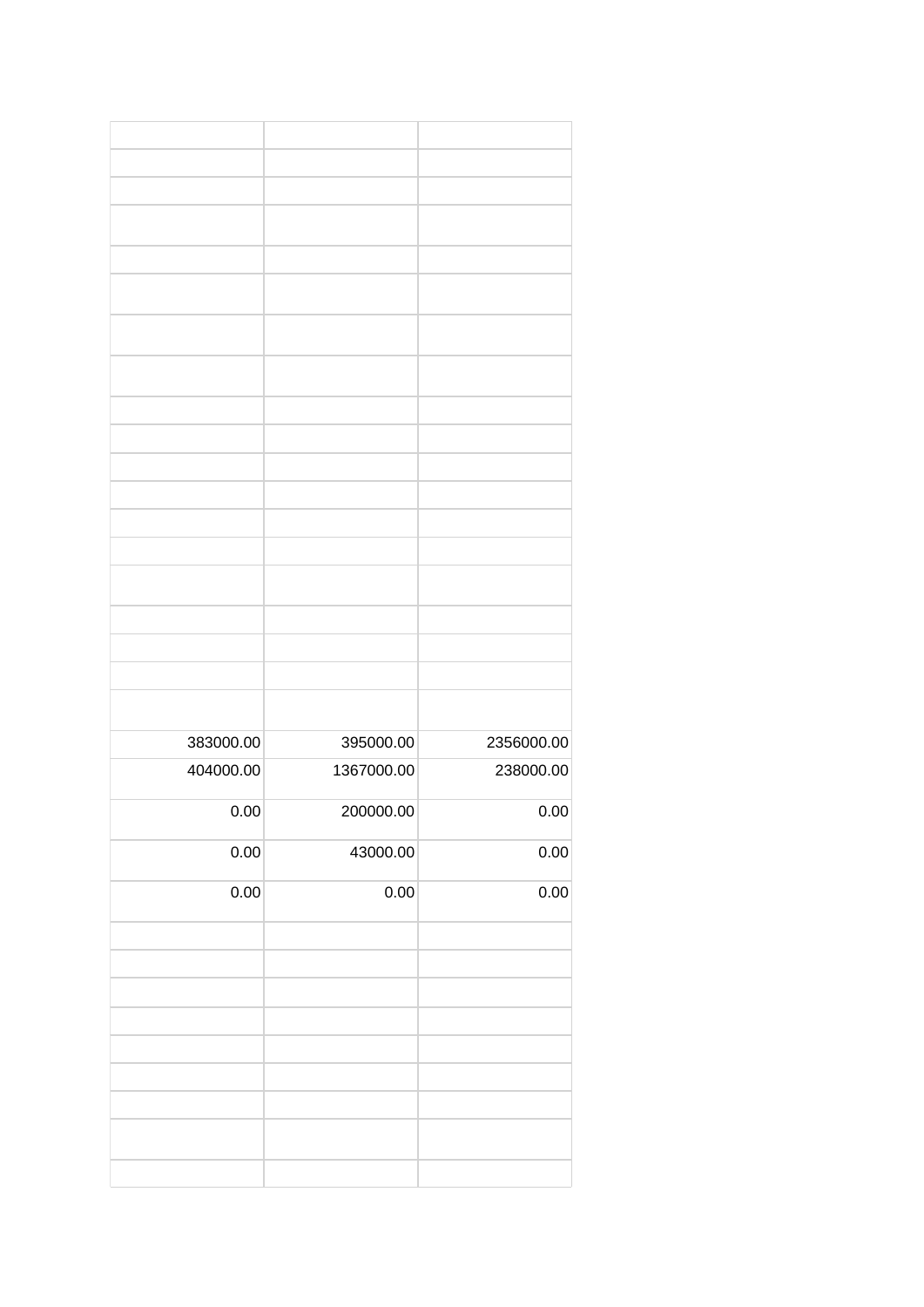| 102 Capital Expenditure from Revenue (CERA) (Youth &<br>Community)       |             |             |
|--------------------------------------------------------------------------|-------------|-------------|
| 103 TOTAL LEA BUDGET (including CERA) (line 99 + line 101 +<br>line 102) |             |             |
| 104 TOTAL EDUCATION SPENDING (excluding CERA) (lines 78<br>and $99$ )    | 97971045.00 | 23925374.00 |
| 105 TOTAL EDUCATION SPENDING (including CERA) (line 81 +<br>line 103)    |             |             |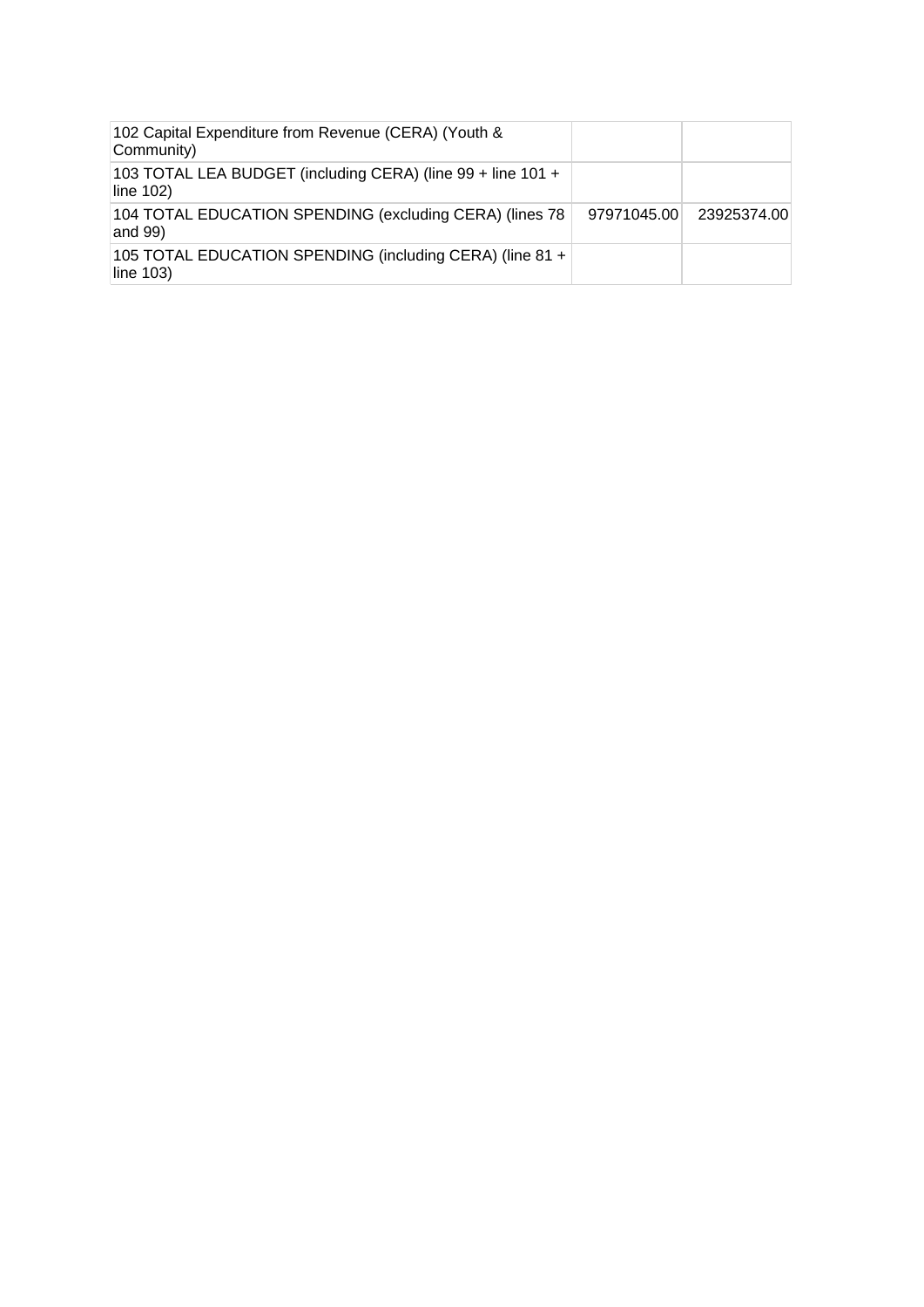|             |             | 0.00         | 0.00        | 0.00         |
|-------------|-------------|--------------|-------------|--------------|
|             |             | 18364000.00  | 1695000.00  | 16669000.00  |
| 30517928.00 | 57038538.00 | 209452885.00 | 17995163.00 | 191457722.00 |
|             |             | 209478686.00 | 17995163.00 | 191483523.00 |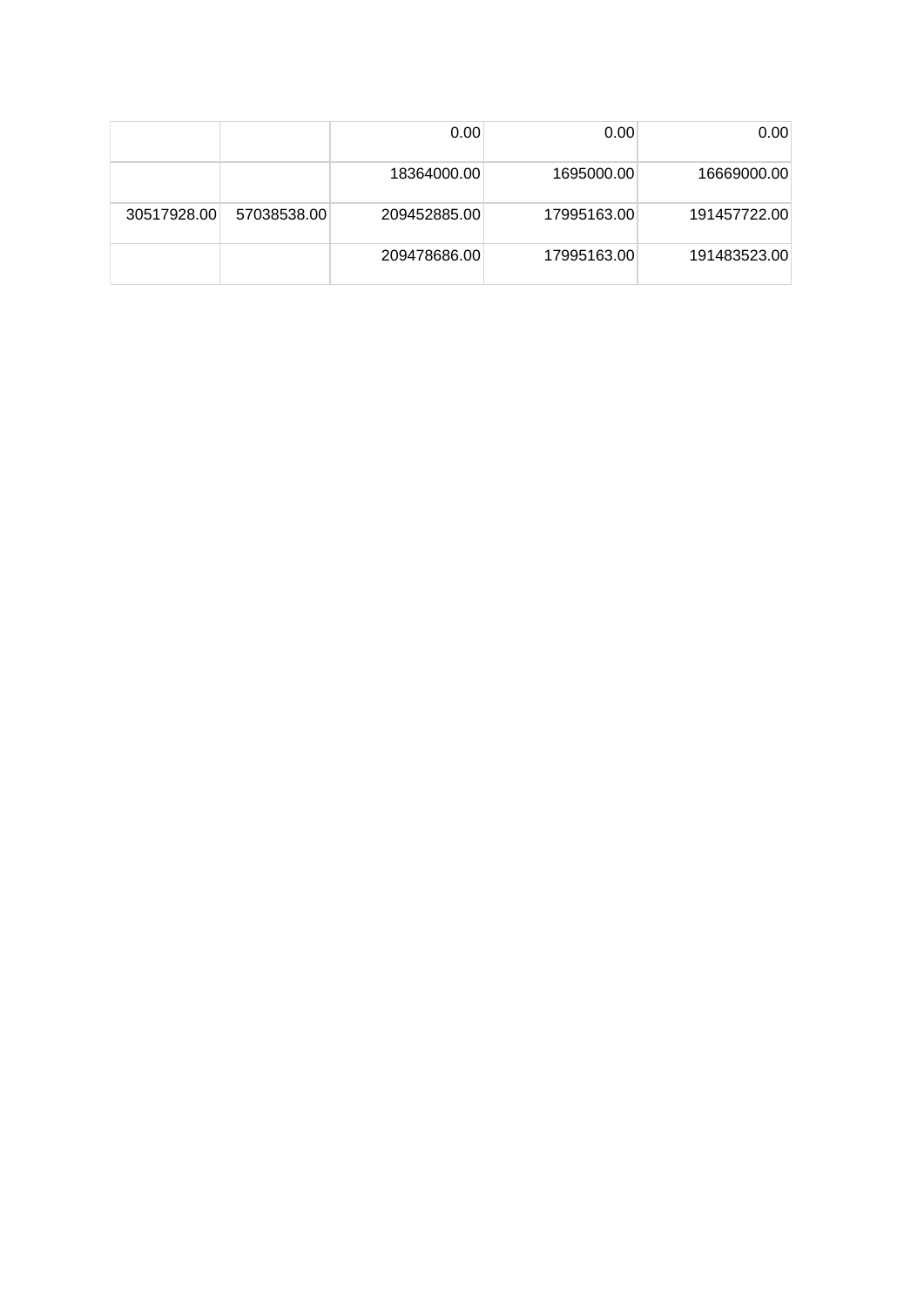| 22713605.30 | 467012.69 | 12302387.00 | 155974717.01 |
|-------------|-----------|-------------|--------------|
| 22713605.30 | 467012.69 | 12302387.00 | 156000518.01 |